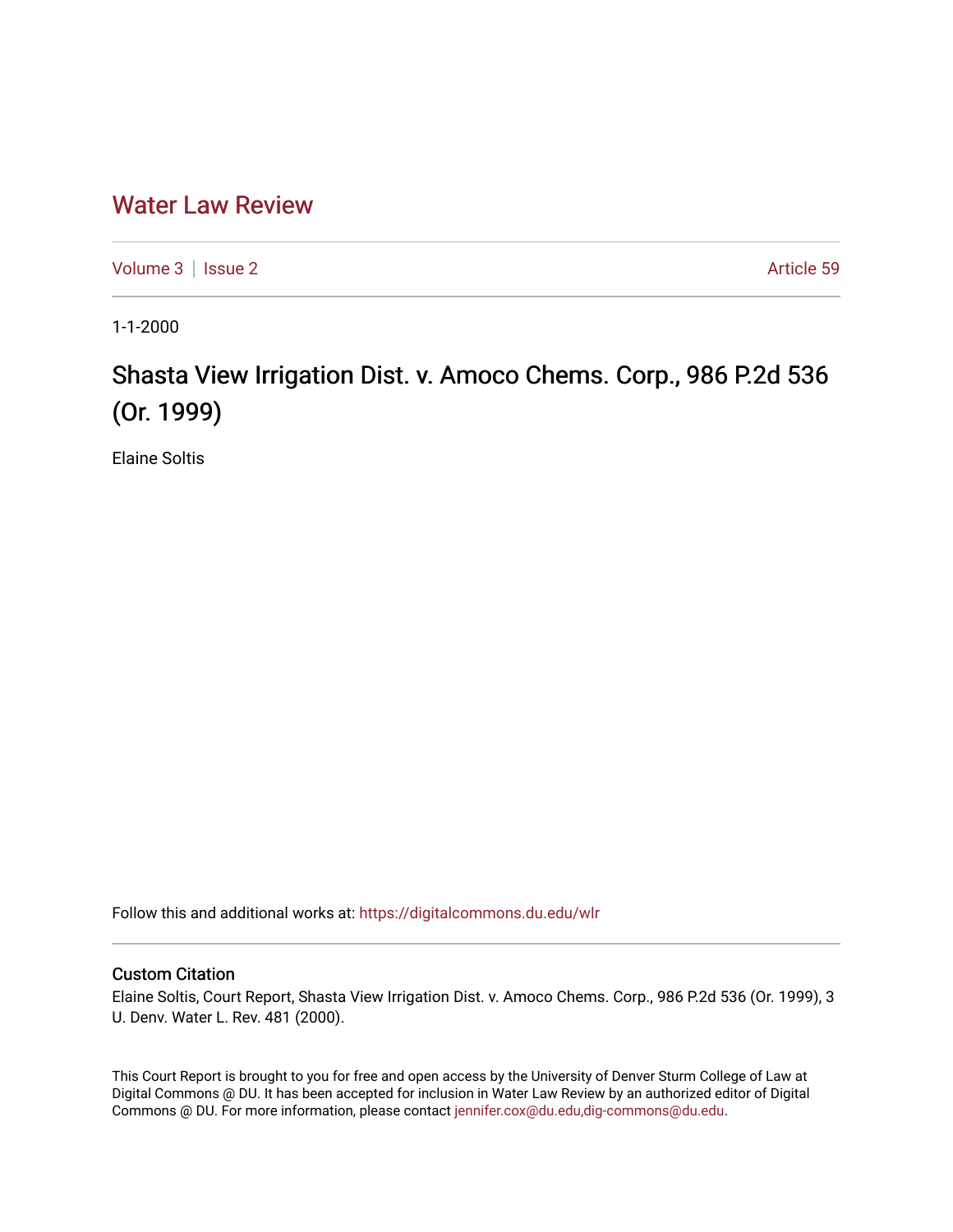within the county's development plan.

The CDC defined a riparian zone as "the area, adjacent to a water area, which is characterized by moisture dependent vegetation." By definition, all riparian zones bordered other significant natural resources, including wetlands.

In rejecting the LUBA ruling, this court construed section 422-3.3A as protecting only those riparian zones that were adjacent to significant natural resources specifically identified under the Community Plan. The court found this construction to be reasonable considering the natural relationship of riparian zones to other water areas, identifiable under section 422-2. The court thus understood the intention of the section was to apply only to those riparian zones that bore some relationship to an *identified* protected area such as wetlands. Since the plot of land in dispute did not border an identified habitat and was not itself an identified habitat, it was not afforded protection under section 422-3.3A.

Although section 422-3.3A addressed developmental restrictions on riparian zones without specifically requiring that they be listed in a Community Plan, the court held that this provision was nevertheless subject to such a restriction under section 422-2. Contrary to the LUBA interpretation, the court held that other than the exception of riparian zones adjacent to identified significant natural resources, all lands that were not distinguished within the Community Plans were not subject to regulation under any provision of section 422. LUBA held that the limitations imposed by section 422-2 applied to all the subsequent provisions of that section. The parcel of land slated for development by the county, by limitation, was not subject to CDC protection. Therefore, the court found that LUBA erred in prohibiting the county's approval of the subdivision upon the land at issue.

*Jason Wells*

Shasta View Irrigation Dist. v. Amoco Chems. Corp., **986 P.2d 536** (Or. **1999)** (holding that the irrigation district was a public corporation, which was exempt from general statutes of limitation, but not exempt from statute of ultimate repose in products liability action).

The members of the Shasta View Irrigation District ("Shasta"), organized and formed in Oregon on December 5, 1917, own irrigable land within the geographic boundaries of Shasta and farm or lease their land to others. As part of a betterment project, Shasta replaced over twenty-one miles of existing unlined canals with buried pressure pipeline. Shasta received a sixty-five year loan for the work from the United States Bureau of Reclamation, with a specification requirement that the pressure pipe used in constructing the irrigation system must last for at least sixty-five years.

Shasta used Techite, a brand of reinforced plastic mortar pipe manufactured by Amoco Reinforced Plastics Co. ("Amoco"), in the